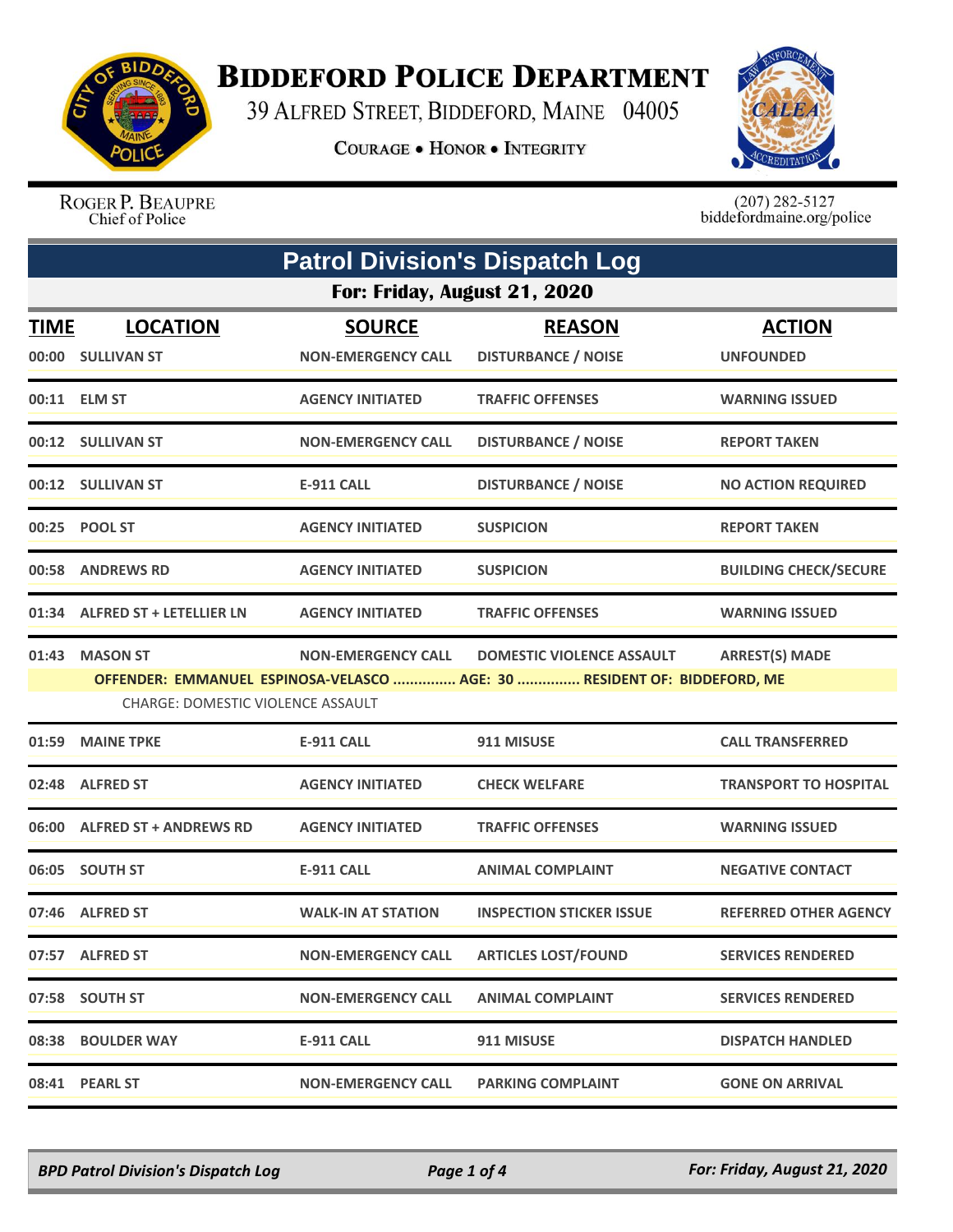| <b>TIME</b> | <b>LOCATION</b>         | <b>SOURCE</b>             | <b>REASON</b>                        | <b>ACTION</b>            |
|-------------|-------------------------|---------------------------|--------------------------------------|--------------------------|
|             | 09:23 POOL ST           | <b>NON-EMERGENCY CALL</b> | <b>PUBLIC URINATION OR DEFECATIO</b> | <b>SERVICES RENDERED</b> |
|             | 09:32 ALFRED ST         | <b>WALK-IN AT STATION</b> | <b>COURT ORDERED CHECK IN</b>        | <b>SERVICES RENDERED</b> |
| 09:49       | <b>GRANITE ST</b>       | <b>RADIO</b>              | <b>SUSPICION</b>                     | <b>NEGATIVE CONTACT</b>  |
|             | 09:49 HILL ST           | <b>NON-EMERGENCY CALL</b> | <b>ARTICLES LOST/FOUND</b>           | <b>SERVICES RENDERED</b> |
|             | 09:52 BOULDER WAY       | <b>AGENCY INITIATED</b>   | <b>ANIMAL COMPLAINT</b>              | <b>SERVICES RENDERED</b> |
|             | 10:06 WACO DR           | <b>AGENCY INITIATED</b>   | <b>ANIMAL COMPLAINT</b>              | <b>WARNING ISSUED</b>    |
|             | 10:08 ALFRED ST         | <b>WALK-IN AT STATION</b> | <b>HARASSMENT</b>                    | <b>SERVICES RENDERED</b> |
|             | 10:47 GEORGE ST         | <b>WALK-IN AT STATION</b> | <b>PAPERWORK</b>                     | <b>SERVICES RENDERED</b> |
|             | 10:55 HILL ST           | <b>WALK-IN AT STATION</b> | <b>PAPERWORK</b>                     | <b>SERVICES RENDERED</b> |
|             | 11:07 HILL ST + WEST ST | <b>WALK-IN AT STATION</b> | <b>ARTICLES LOST/FOUND</b>           | <b>SERVICES RENDERED</b> |
|             | 11:09 ALFRED ST         | <b>NON-EMERGENCY CALL</b> | <b>ALARM - COMMERCIAL FIRE</b>       | <b>SERVICES RENDERED</b> |
|             | 11:16 ALFRED ST         | <b>NON-EMERGENCY CALL</b> | <b>TRAINING DISPATCH</b>             | <b>SERVICES RENDERED</b> |
|             | 11:28 PIERSONS LN       | <b>E-911 CALL</b>         | <b>DOMESTIC COMPLAINTS</b>           | <b>REPORT TAKEN</b>      |
|             | 11:41 SCHOOL ST         | <b>NON-EMERGENCY CALL</b> | <b>DISTURBANCE / NOISE</b>           | <b>SERVICES RENDERED</b> |
|             | <b>12:20 MAIN ST</b>    | <b>NON-EMERGENCY CALL</b> | <b>SUSPICION</b>                     | <b>SERVICES RENDERED</b> |
|             | 12:57 ALFRED ST         | <b>WALK-IN AT STATION</b> | <b>CIVIL COMPLAINT</b>               | <b>CIVIL COMPLAINT</b>   |
|             | 13:01 ELM ST            | E-911 CALL                | 911 MISUSE                           | <b>SERVICES RENDERED</b> |
|             | 13:11 MASON ST          | <b>NON-EMERGENCY CALL</b> | <b>PRO-ACTIVE RESPONSE TEAM</b>      | <b>NO VIOLATION</b>      |
|             | 13:14 BACON ST          | <b>AGENCY INITIATED</b>   | <b>PAPERWORK</b>                     | <b>PAPERWORK SERVED</b>  |
|             | 13:21 HILL ST + WEST ST | <b>NON-EMERGENCY CALL</b> | <b>DEBRIS</b>                        | <b>DISPATCH HANDLED</b>  |
|             | 13:22 FORTUNES ROCKS RD | <b>NON-EMERGENCY CALL</b> | <b>ALL OTHER</b>                     | <b>SERVICES RENDERED</b> |
|             | 13:33 ALFRED ST         | <b>WALK-IN AT STATION</b> | <b>PAPERWORK</b>                     | <b>PAPERWORK SERVED</b>  |
|             | 13:33 ALFRED ST         | <b>AGENCY INITIATED</b>   | <b>PAPERWORK</b>                     | <b>NEGATIVE CONTACT</b>  |
|             | <b>14:00 MAIN ST</b>    | E-911 CALL                | 911 MISUSE                           | <b>SERVICES RENDERED</b> |
|             | 14:05 ALFRED ST         | <b>NON-EMERGENCY CALL</b> | <b>IDENTITY THEFT</b>                | <b>SERVICES RENDERED</b> |

*BPD Patrol Division's Dispatch Log Page 2 of 4 For: Friday, August 21, 2020*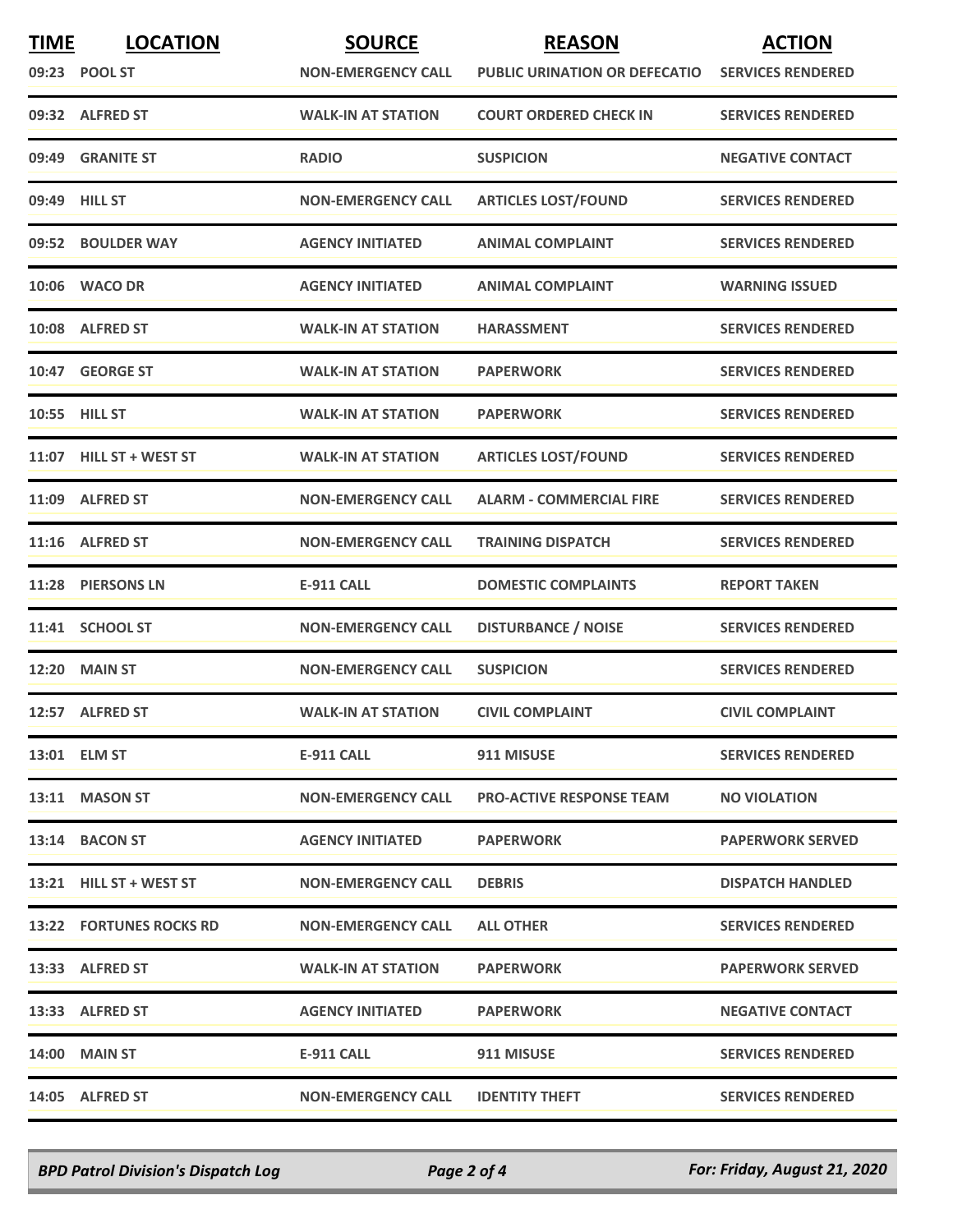| <b>TIME</b> | <b>LOCATION</b><br><b>14:22 HILL ST</b> | <b>SOURCE</b><br><b>AGENCY INITIATED</b>                       | <b>REASON</b><br><b>PAPERWORK</b>                             | <b>ACTION</b><br><b>PAPERWORK NOT SERVED</b> |
|-------------|-----------------------------------------|----------------------------------------------------------------|---------------------------------------------------------------|----------------------------------------------|
|             | 14:43 BOULDER WAY                       | <b>NON-EMERGENCY CALL</b>                                      | <b>SHOPLIFTING</b>                                            | <b>SUMMONS ISSUED</b>                        |
|             |                                         | CHARGE: THEFT BY UNAUTHORIZED TAKING OR TRANSFER - SHOPLIFTING | OFFENDER: JUSTIN T ROYAL  AGE: 25  RESIDENT OF: ROCHESTER, NH |                                              |
|             |                                         |                                                                |                                                               |                                              |
|             | 14:46 ALFRED ST                         | <b>WALK-IN AT STATION</b>                                      | <b>PAPERWORK</b>                                              | <b>GONE ON ARRIVAL</b>                       |
|             | 15:00 EMERY ST                          | <b>NON-EMERGENCY CALL</b>                                      | <b>CHECK WELFARE</b>                                          | <b>NEGATIVE CONTACT</b>                      |
|             | 15:08 WESTFIELD ST                      | <b>AGENCY INITIATED</b>                                        | <b>ANIMAL COMPLAINT</b>                                       | <b>SERVICES RENDERED</b>                     |
|             | 15:28 ORCHARD ST                        | <b>NON-EMERGENCY CALL</b>                                      | <b>PARKING COMPLAINT</b>                                      | <b>PARKING TICKET ISSUED</b>                 |
|             | 15:35 PEARL ST                          | <b>E-911 CALL</b>                                              | 911 MISUSE                                                    | <b>SERVICES RENDERED</b>                     |
|             | 15:51 ALFRED ST                         | <b>NON-EMERGENCY CALL</b>                                      | <b>COURT ORDERED CHECK IN</b>                                 | <b>SERVICES RENDERED</b>                     |
|             | 16:02 ALFRED ST                         | <b>NON-EMERGENCY CALL</b>                                      | <b>ASSIST OTHER AGENCY</b>                                    | <b>CANCELLED IN ROUTE</b>                    |
| 16:06       | <b>TWIN ISLAND DR</b>                   | <b>NON-EMERGENCY CALL</b>                                      | <b>HARASSMENT</b>                                             | <b>REPORT TAKEN</b>                          |
|             | <b>16:13 MEDICAL CENTER DR</b>          | <b>NON-EMERGENCY CALL</b>                                      | <b>HARASSMENT</b>                                             | <b>NO VIOLATION</b>                          |
|             | <b>16:34 BRADBURY ST</b>                | <b>E-911 CALL</b>                                              | <b>THEFT</b>                                                  | <b>REPORT TAKEN</b>                          |
|             | 16:44 ALFRED ST                         | <b>NON-EMERGENCY CALL</b>                                      | <b>ALL OTHER</b>                                              | <b>SERVICES RENDERED</b>                     |
|             | 17:05 ALFRED ST                         | <b>WALK-IN AT STATION</b>                                      | <b>ARTICLES LOST/FOUND</b>                                    | <b>REPORT TAKEN</b>                          |
|             | 17:07 ALFRED ST                         | <b>WALK-IN AT STATION</b>                                      | <b>PAPERWORK</b>                                              | <b>PAPERWORK SERVED</b>                      |
|             | 17:14 OAK PL                            | <b>WALK-IN AT STATION</b>                                      | <b>DOMESTIC COMPLAINTS</b>                                    | <b>NO VIOLATION</b>                          |
|             | <b>17:15 SULLIVAN ST</b>                | <b>NON-EMERGENCY CALL</b>                                      | <b>HARASSMENT</b>                                             | <b>NO VIOLATION</b>                          |
|             | 17:41 TAYLOR ST                         | <b>NON-EMERGENCY CALL</b>                                      | <b>NOISE COMPLAINT</b>                                        | <b>NO VIOLATION</b>                          |
|             | 18:05 PEARL ST                          | <b>E-911 CALL</b>                                              | 911 MISUSE                                                    | <b>NO ACTION REQUIRED</b>                    |
|             | 18:14 SULLIVAN ST                       | <b>NON-EMERGENCY CALL</b>                                      | <b>SUSPICION</b>                                              | <b>UNFOUNDED</b>                             |
|             | 18:14 BIRCH ST                          | <b>NON-EMERGENCY CALL</b>                                      | <b>HARASSMENT</b>                                             | <b>REPORT TAKEN</b>                          |
|             | <b>19:13 FORTUNES ROCKS RD</b>          | <b>E-911 CALL</b>                                              | 911 MISUSE                                                    | <b>SERVICES RENDERED</b>                     |
|             | 19:34 BRADBURY ST                       | <b>NON-EMERGENCY CALL</b>                                      | <b>HARASSMENT/DIS CON</b>                                     | <b>WARNING ISSUED</b>                        |
|             | 19:35 CHICOPEE LN + SOUTH ST            | <b>E-911 CALL</b>                                              | 911 MISUSE                                                    | <b>DISPATCH HANDLED</b>                      |

*BPD Patrol Division's Dispatch Log Page 3 of 4 For: Friday, August 21, 2020*